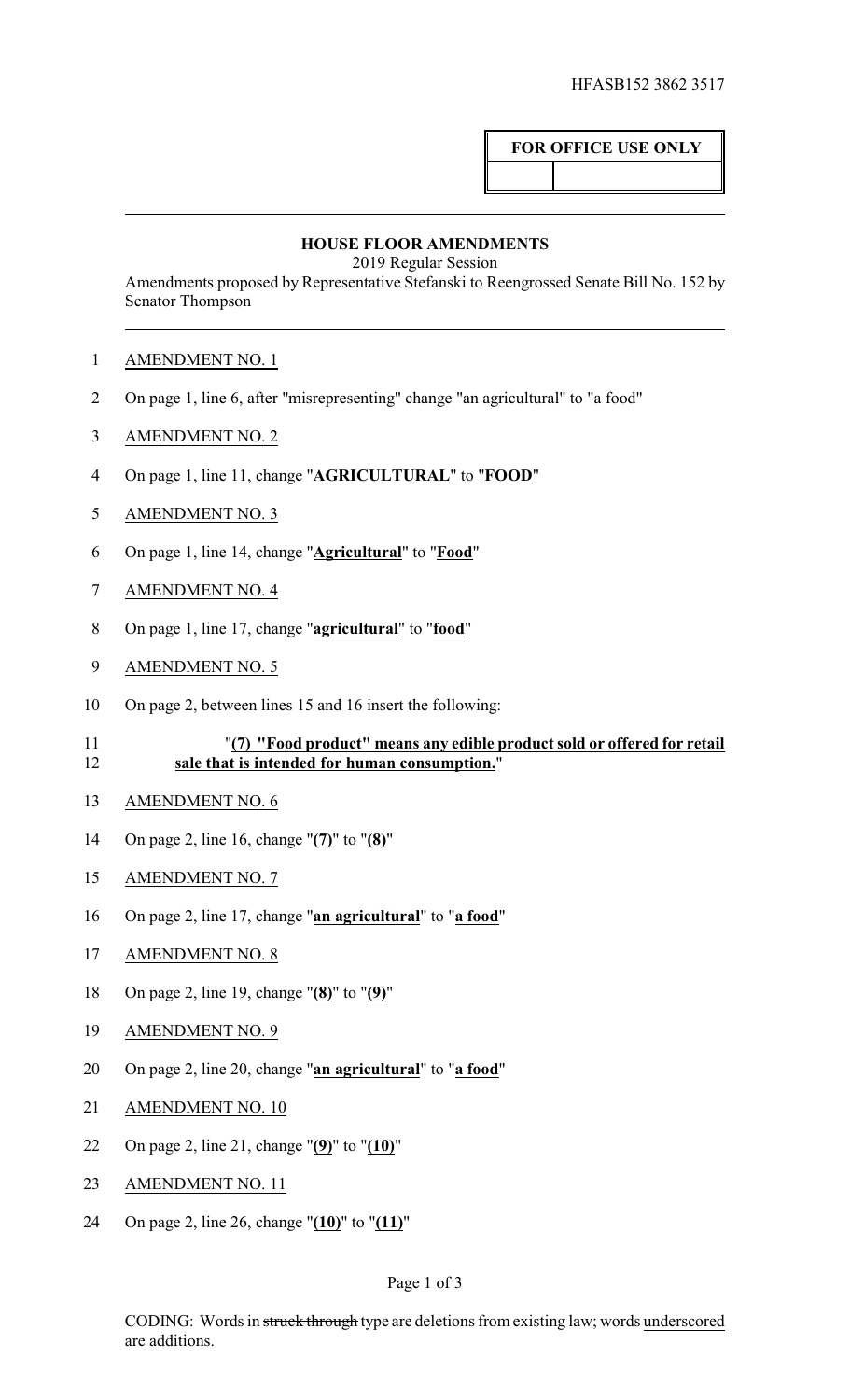- AMENDMENT NO. 12
- On page 3, line 1, change "**(11)**" to "**(12)**" and change "**an agricultural**" to "**a food**"
- AMENDMENT NO. 13
- On page 3, line 3, change "**(12)**" to "**(13)**"
- AMENDMENT NO. 14
- On page 3, line 6, change "**(13)**" to "**(14)**"
- AMENDMENT NO. 15
- On page 3, line 9, change "**(14)**" to "**(15)**"
- AMENDMENT NO. 16
- On page 3, line 11, change "**(15)**" to "**(16)**"
- AMENDMENT NO. 17
- On page 3, line 14, change "**(16)**" to "**(17)**"
- AMENDMENT NO. 18
- On page 3, line 15, change "**(17)**" to "**(18)**"
- AMENDMENT NO. 19
- On page 3, delete line 20, and insert "**label on a food product as defined in R.S. 3:4743(7).**"
- AMENDMENT NO. 20
- On page 3, delete lines 21 and 22 and insert the following:
- "**B. No person shall intentionally misbrand or misrepresent any food product as an agricultural product through any activity including:**"
- AMENDMENT NO. 21
- On page 3, line 23, change "**an agricultural**" to "**a food**"
- AMENDMENT NO. 22
- On page 3, delete line 24 and insert the following:
- "**(2) Selling a food product under the name of an agricultural product.**"
- AMENDMENT NO. 23
- On page 3, delete line 25 and insert the following:
- "**(3) Representing a food product as an agricultural product for which a definition**"